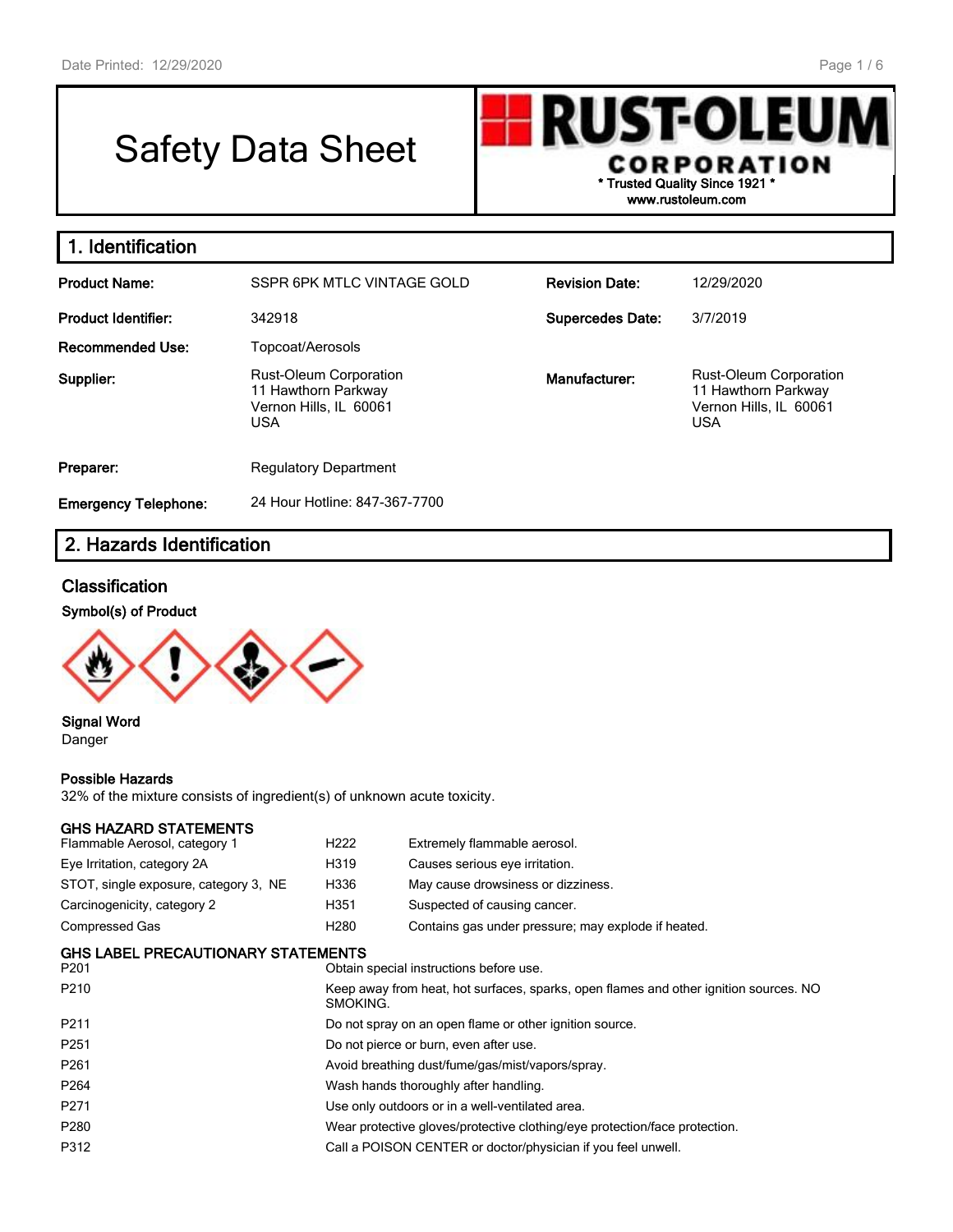| Date Printed: 12/29/2020 | Page $2/6$                                                                                                                          |
|--------------------------|-------------------------------------------------------------------------------------------------------------------------------------|
| P405                     | Store locked up.                                                                                                                    |
| P <sub>501</sub>         | Dispose of contents/container in accordance with local, regional and national regulations.                                          |
| P304+P340                | IF INHALED: Remove person to fresh air and keep comfortable for breathing.                                                          |
| P305+P351+P338           | IF IN EYES: Rinse cautiously with water for several minutes. Remove contact lenses, if present<br>and easy to do. Continue rinsing. |
| P308+P313                | IF exposed or concerned: Get medical advice/attention.                                                                              |
| P337+P313                | If eye irritation persists: Get medical advice/attention.                                                                           |
| P403+P233                | Store in a well-ventilated place. Keep container tightly closed.                                                                    |
| P410+P403                | Protect from sunlight. Store in a well-ventilated place.                                                                            |
| P410+P412                | Protect from sunlight. Do not expose to temperatures exceeding 50°C / 122°F.                                                        |
|                          |                                                                                                                                     |

## **3. Composition / Information on Ingredients**

#### **HAZARDOUS SUBSTANCES**

| <b>Chemical Name</b>                              | CAS-No.        | <u>Wt.%</u><br>Range | <b>GHS Symbols</b>    | <b>GHS Statements</b> |
|---------------------------------------------------|----------------|----------------------|-----------------------|-----------------------|
| Acetone                                           | 67-64-1        | 25-50                | GHS02-GHS07           | H225-319-332-336      |
| Propane                                           | 74-98-6        | $10 - 25$            | GHS04                 | H <sub>280</sub>      |
| n-Butane                                          | 106-97-8       | $2.5 - 10$           | GHS04                 | H <sub>280</sub>      |
| n-Butyl Acetate                                   | 123-86-4       | $2.5 - 10$           | GHS02-GHS07           | H226-336              |
| Naphtha, Petroleum, Hydrotreated Light            | 64742-49-0     | $2.5 - 10$           | GHS08                 | H304                  |
| Xylenes (o-, m-, p- Isomers)                      | 1330-20-7      | $2.5 - 10$           | GHS02-GHS07           | H226-315-319-332      |
| Dimethyl Carbonate                                | 616-38-6       | $1.0 - 2.5$          | GHS02                 | H <sub>225</sub>      |
| Propylene Glycol Monobutyl Ether                  | 5131-66-8      | $1.0 - 2.5$          | GHS07                 | H302-315-319          |
| Ethylbenzene                                      | $100 - 41 - 4$ | $0.1 - 1.0$          | GHS02-GHS07-<br>GHS08 | H225-304-332-351-373  |
| <b>Titanium Dioxide</b>                           | 13463-67-7     | $0.1 - 1.0$          | Not Available         | Not Available         |
| bis(1,2,2,6,6-Pentamethyl-4-Piperidinyl) Sebacate | 41556-26-7     | $0.1 - 1.0$          | GHS07                 | H317                  |
| <b>Stoddard Solvent</b>                           | 8052-41-3      | $0.1 - 1.0$          | GHS08                 | H304-372              |
| Ethanol                                           | 64-17-5        | $0.1 - 1.0$          | GHS02                 | H <sub>225</sub>      |

### **4. First-Aid Measures**

**FIRST AID - EYE CONTACT:** Immediately flush eyes with plenty of water for at least 15 minutes holding eyelids open. Get medical attention. Do NOT allow rubbing of eyes or keeping eyes closed.

**FIRST AID - SKIN CONTACT:** Wash skin with soap and water. Remove contaminated clothing. Get medical attention if irritation develops or persists.

**FIRST AID - INHALATION:** Remove to fresh air. If not breathing, give artificial respiration. If breathing is difficult, give oxygen. Get immediate medical attention. Do NOT use mouth-to-mouth resuscitation. If you experience difficulty in breathing, leave the area to obtain fresh air. If continued difficulty is experienced, get medical assistance immediately.

**FIRST AID - INGESTION:** Aspiration hazard: Do not induce vomiting or give anything by mouth because this material can enter the lungs and cause severe lung damage. Get immediate medical attention. If swallowed, get medical attention.

# **5. Fire-Fighting Measures**

**EXTINGUISHING MEDIA:** Alcohol Film Forming Foam, Carbon Dioxide, Dry Chemical, Dry Sand, Water Fog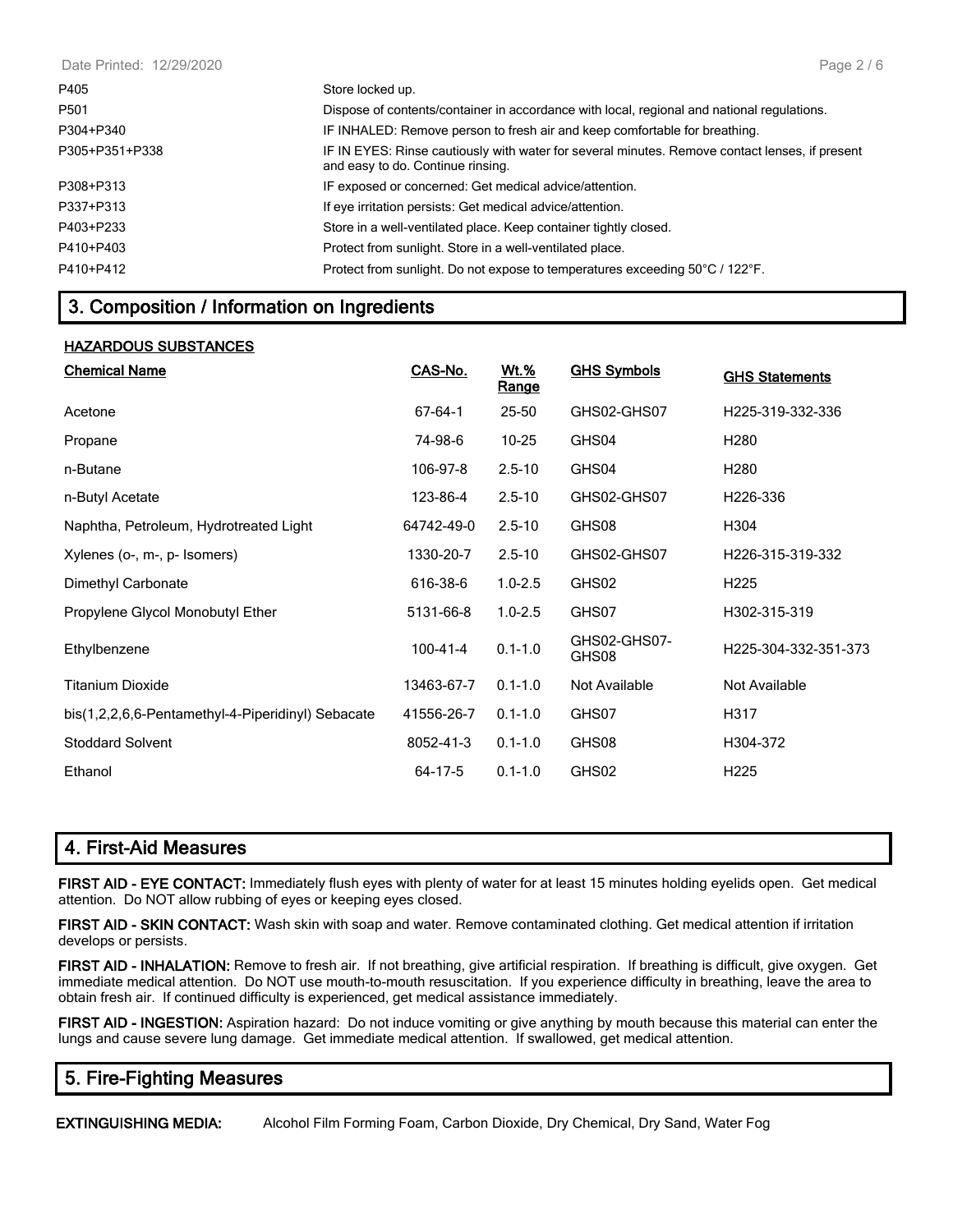**UNUSUAL FIRE AND EXPLOSION HAZARDS:** Water spray may be ineffective. Closed containers may explode when exposed to extreme heat due to buildup of steam. Closed containers may explode when exposed to extreme heat. Vapors may form explosive mixtures with air. Vapors can travel to a source of ignition and flash back. Isolate from heat, electrical equipment, sparks and open flame. Perforation of the pressurized container may cause bursting of the can. FLASH POINT IS LESS THAN 20°F. EXTREMELY FLAMMABLE LIQUID AND VAPOR!

**SPECIAL FIREFIGHTING PROCEDURES:** Water may be used to cool closed containers to prevent pressure buildup and possible autoignition or explosion. Full protective equipment including self-contained breathing apparatus should be used. Evacuate area and fight fire from a safe distance. Use water spray to keep fire-exposed containers cool. Containers may explode when heated.

**Special Fire and Explosion Hazard (Combustible Dust):** No Information

### **6. Accidental Release Measures**

**STEPS TO BE TAKEN IF MATERIAL IS RELEASED OR SPILLED:** Contain spilled liquid with sand or earth. DO NOT use combustible materials such as sawdust. Isolate the hazard area and deny entry to unnecessary and unprotected personnel. Remove all sources of ignition, ventilate area and remove with inert absorbent and non-sparking tools. Dispose of according to local, state (provincial) and federal regulations. Do not incinerate closed containers. Ventilate area, isolate spilled material, and remove with inert absorbent. Dispose of contaminated absorbent, container, and unused contents in accordance with local, state, and federal regulations.

# **7. Handling and Storage**

**HANDLING:** Wash thoroughly after handling. Wash hands before eating. Remove contaminated clothing and launder before reuse. Use only with adequate ventilation. Follow all SDS and label precautions even after container is emptied because it may retain product residues. Avoid breathing fumes, vapors, or mist. Avoid contact with eyes, skin and clothing.

**STORAGE:** Keep containers tightly closed. Isolate from heat, electrical equipment, sparks and open flame. Contents under pressure. Do not store above 120 ° F. Store large quantities in buildings designed and protected for storage of flammable aerosols. Keep away from heat, sparks, flame and sources of ignition. Avoid excess heat. Product should be stored in tightly sealed containers and protected from heat, moisture, and foreign materials.

**Advice on Safe Handling of Combustible Dust:** No Information

| <b>Chemical Name</b>                               | CAS-No.    | Weight %<br>Less Than | <b>ACGIH TLV-</b><br>TWA | <b>ACGIH TLV-</b><br><b>STEL</b> | <b>OSHA PEL-TWA</b> | <b>OSHA PEL-</b><br><b>CEILING</b> |
|----------------------------------------------------|------------|-----------------------|--------------------------|----------------------------------|---------------------|------------------------------------|
| Acetone                                            | 67-64-1    | 35.0                  | $250$ ppm                | 500 ppm                          | $1000$ ppm          | N.E.                               |
| Propane                                            | 74-98-6    | 25.0                  | N.E.                     | N.E.                             | $1000$ ppm          | N.E.                               |
| n-Butane                                           | 106-97-8   | 10.0                  | N.E.                     | $1000$ ppm                       | N.E.                | N.E.                               |
| n-Butyl Acetate                                    | 123-86-4   | 10.0                  | 50 ppm                   | $150$ ppm                        | $150$ ppm           | N.E.                               |
| Naphtha, Petroleum,<br><b>Hydrotreated Light</b>   | 64742-49-0 | 10.0                  | N.E.                     | N.E.                             | N.E.                | N.E.                               |
| Xylenes (o-, m-, p- Isomers)                       | 1330-20-7  | 5.0                   | $100$ ppm                | $150$ ppm                        | $100$ ppm           | N.E.                               |
| Dimethyl Carbonate                                 | 616-38-6   | 5.0                   | N.E.                     | N.E.                             | N.E.                | N.E.                               |
| Propylene Glycol Monobutyl<br>Ether                | 5131-66-8  | 5.0                   | N.E.                     | N.E.                             | N.E.                | N.E.                               |
| Ethylbenzene                                       | 100-41-4   | 1.0                   | 20 ppm                   | N.E.                             | $100$ ppm           | N.E.                               |
| Titanium Dioxide                                   | 13463-67-7 | 1.0                   | $10 \text{ mg/m}$        | N.E.                             | $15 \text{ mg/m}$   | N.E.                               |
| $bis(1,2,2,6,6-Pentament$<br>Piperidinyl) Sebacate | 41556-26-7 | 1.0                   | N.E.                     | N.E.                             | N.E.                | N.E.                               |
| <b>Stoddard Solvent</b>                            | 8052-41-3  | 1.0                   | $100$ ppm                | N.E.                             | $500$ ppm           | N.E.                               |
| Ethanol                                            | 64-17-5    | 1.0                   | N.E.                     | 1000 ppm                         | 1000 ppm            | N.E.                               |

# **8. Exposure Controls / Personal Protection**

#### **PERSONAL PROTECTION**

**ENGINEERING CONTROLS:** Provide general dilution of local exhaust ventilation in volume and pattern to keep TLV of hazardous ingredients below acceptable limits. Use process enclosures, local exhaust ventilation, or other engineering controls to control airborne levels below recommended exposure limits. Use explosion-proof ventilation equipment. Prevent build-up of vapors by opening all doors and windows to achieve cross-ventilation.

**RESPIRATORY PROTECTION:** A respiratory protection program that meets OSHA 1910.134 and ANSI Z88.2 requirements must be followed whenever workplace conditions warrant a respirator's use. A NIOSH/MSHA approved air purifying respirator with organic vapor cartridge or canister may be permissible under certain circumstances where airborne concentrations are expected to exceed exposure limits.

**SKIN PROTECTION:** Use gloves to prevent prolonged skin contact. Nitrile or Neoprene gloves may afford adequate skin protection.

**EYE PROTECTION:** Use safety eyewear designed to protect against splash of liquids.

**OTHER PROTECTIVE EQUIPMENT:** Refer to safety supervisor or industrial hygienist for further guidance regarding types of personal protective equipment and their applications.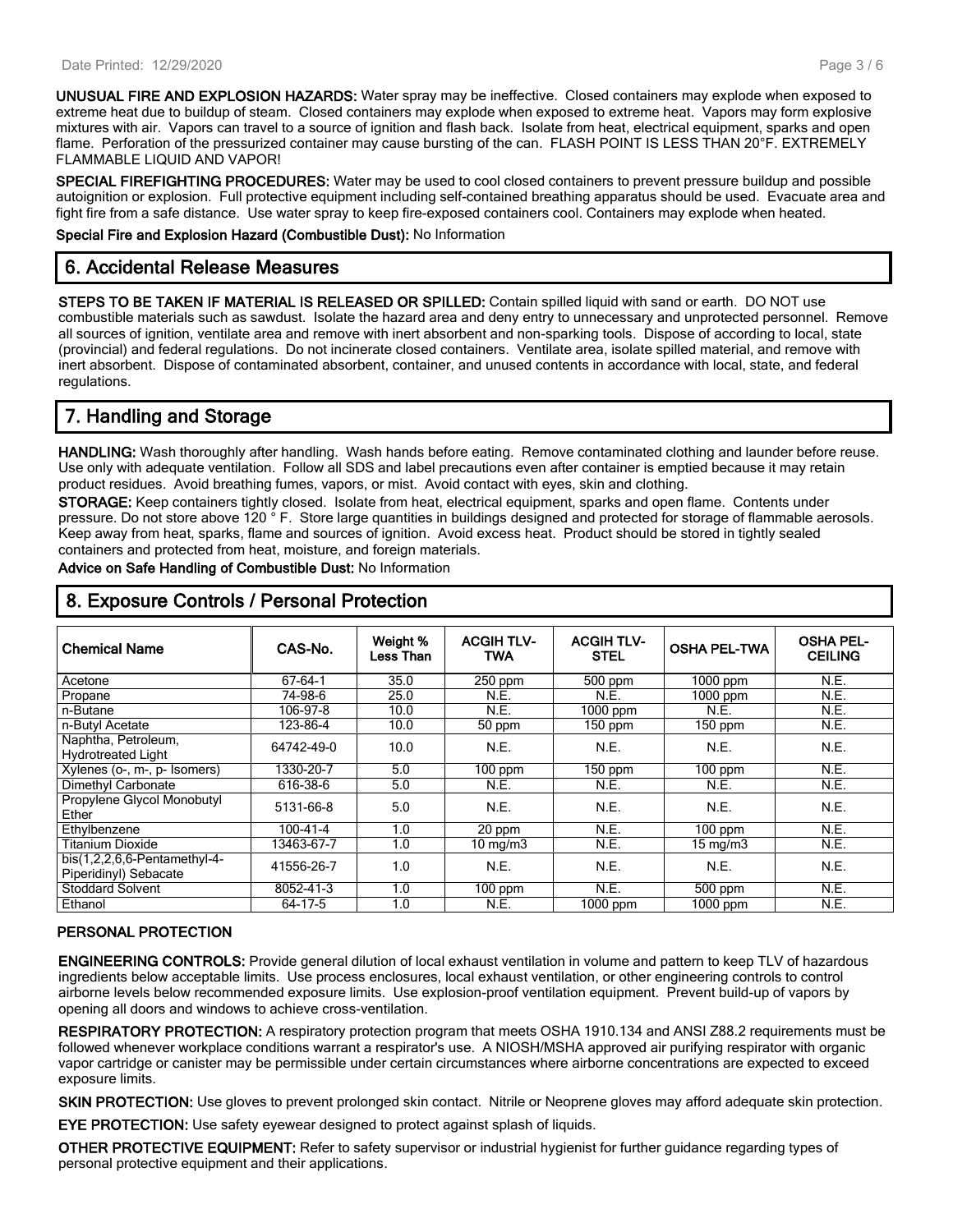**HYGIENIC PRACTICES:** Wash thoroughly with soap and water before eating, drinking or smoking. Remove contaminated clothing immediately and launder before reuse.

**Engineering Measures for Combustible Dust:** No Information

#### **9. Physical and Chemical Properties**

| Appearance:                 | Aerosolized Mist           | <b>Physical State:</b>            | Liguid       |
|-----------------------------|----------------------------|-----------------------------------|--------------|
| Odor:                       | Solvent Like               | <b>Odor Threshold:</b>            | N.E.         |
| <b>Specific Gravity:</b>    | 0.731                      | pH:                               | N.A.         |
| Freeze Point, °C:           | N.D.                       | Viscosity:                        | N.D.         |
| <b>Solubility in Water:</b> | Slight                     | Partition Coefficient, n-octanol/ |              |
| Decomposition Temp., °C:    | N.D.                       | water:                            | N.D.         |
| Boiling Range, °C:          | $-37 - 537$                | Explosive Limits, vol%:           | $0.9 - 13.0$ |
| <b>Flammability:</b>        | <b>Supports Combustion</b> | Flash Point, °C:                  | -96          |
| <b>Evaporation Rate:</b>    | <b>Faster than Ether</b>   | Auto-Ignition Temp., °C:          | N.D.         |
| <b>Vapor Density:</b>       | Heavier than Air           | <b>Vapor Pressure:</b>            | N.D.         |
|                             |                            |                                   |              |

(See "Other information" Section for abbreviation legend)

#### **10. Stability and Reactivity**

**Conditions to Avoid:** Avoid temperatures above 120°F (49°C). Avoid all possible sources of ignition.

**Incompatibility:** Incompatible with strong oxidizing agents, strong acids and strong alkalies.

**Hazardous Decomposition:** By open flame, carbon monoxide and carbon dioxide. When heated to decomposition, it emits acrid smoke and irritating fumes. Contains solvents which may form carbon monoxide, carbon dioxide, and formaldehyde.

**Hazardous Polymerization:** Will not occur under normal conditions.

**Stability:** This product is stable under normal storage conditions.

### **11. Toxicological Information**

**EFFECTS OF OVEREXPOSURE - EYE CONTACT:** Causes Serious Eye Irritation

**EFFECTS OF OVEREXPOSURE - SKIN CONTACT:** May cause skin sensitization, an allergic reaction, which becomes evident upon re-exposure to this material.

**EFFECTS OF OVEREXPOSURE - INHALATION:** Harmful if inhaled. High gas, vapor, mist or dust concentrations may be harmful if inhaled. Avoid breathing fumes, spray, vapors, or mist. High vapor concentrations are irritating to the eyes, nose, throat and lungs. Prolonged or excessive inhalation may cause respiratory tract irritation.

**EFFECTS OF OVEREXPOSURE - INGESTION:** Harmful if swallowed.

**EFFECTS OF OVEREXPOSURE - CHRONIC HAZARDS:** May cause central nervous system disorder (e.g., narcosis involving a loss of coordination, weakness, fatigue, mental confusion, and blurred vision) and/or damage. High concentrations may lead to central nervous system effects (drowsiness, dizziness, nausea, headaches, paralysis, and blurred vision) and/or damage. Reports have associated repeated and prolonged occupational overexposure to solvents with permanent brain and nervous system damage. Overexposure to xylene in laboratory animals has been associated with liver abnormalities, kidney, lung, spleen, eye and blood damage as well as reproductive disorders. Effects in humans, due to chronic overexposure, have included liver, cardiac abnormalities and nervous system damage. IARC lists Ethylbenzene as a possible human carcinogen (group 2B). Contains Titanium Dioxide. Titanium Dioxide is listed as a Group 2B-"Possibly carcinogenic to humans" by IARC. No significant exposure to Titanium Dioxide is thought to occur during the use of products in which Titanium Dioxide is bound to other materials, such as in paints during brush application or drying. Risk of overexposure depends on duration and level of exposure to dust from repeated sanding of surfaces or spray mist and the actual concentration of Titanium Dioxide in the formula. (Ref: IARC Monograph, Vol. 93, 2010)

**PRIMARY ROUTE(S) OF ENTRY:** Eye Contact, Ingestion, Inhalation, Skin Absorption, Skin Contact

# **ACUTE TOXICITY VALUES The acute effects of this product have not been tested. Data on individual components are tabulated below:**

| CAS-No.    | <b>Chemical Name</b>                   | Oral LD50       | Dermal LD50         | Vapor LC50      |
|------------|----------------------------------------|-----------------|---------------------|-----------------|
| 67-64-1    | Acetone                                | 5800 mg/kg Rat  | >15700 mg/kg Rabbit | 50.1 mg/L Rat   |
| 106-97-8   | n-Butane                               | N.E.            | N.E.                | 658 mg/L Rat    |
| 123-86-4   | n-Butyl Acetate                        | 10768 mg/kg Rat | >17600 mg/kg Rabbit | $>$ 21 mg/L Rat |
| 64742-49-0 | Naphtha, Petroleum, Hydrotreated Light | >5000 mg/kg Rat | >3160 mg/kg Rabbit  | >4951 mg/L Rat  |
| 1330-20-7  | Xylenes (o-, m-, p- Isomers)           | 3500 mg/kg Rat  | >4350 mg/kg Rabbit  | 29.08 mg/L Rat  |
| 616-38-6   | Dimethyl Carbonate                     | 13000 mg/kg Rat | >5000 mg/kg Rabbit  | 140 mg/L Rat    |
| 5131-66-8  | Propylene Glycol Monobutyl Ether       | 1900 mg/kg Rat  | N.E.                | N.E.            |
| 100-41-4   | Ethylbenzene                           | 3500 mg/kg Rat  | 15400 mg/kg Rabbit  | 17.4 mg/L Rat   |
|            |                                        |                 |                     |                 |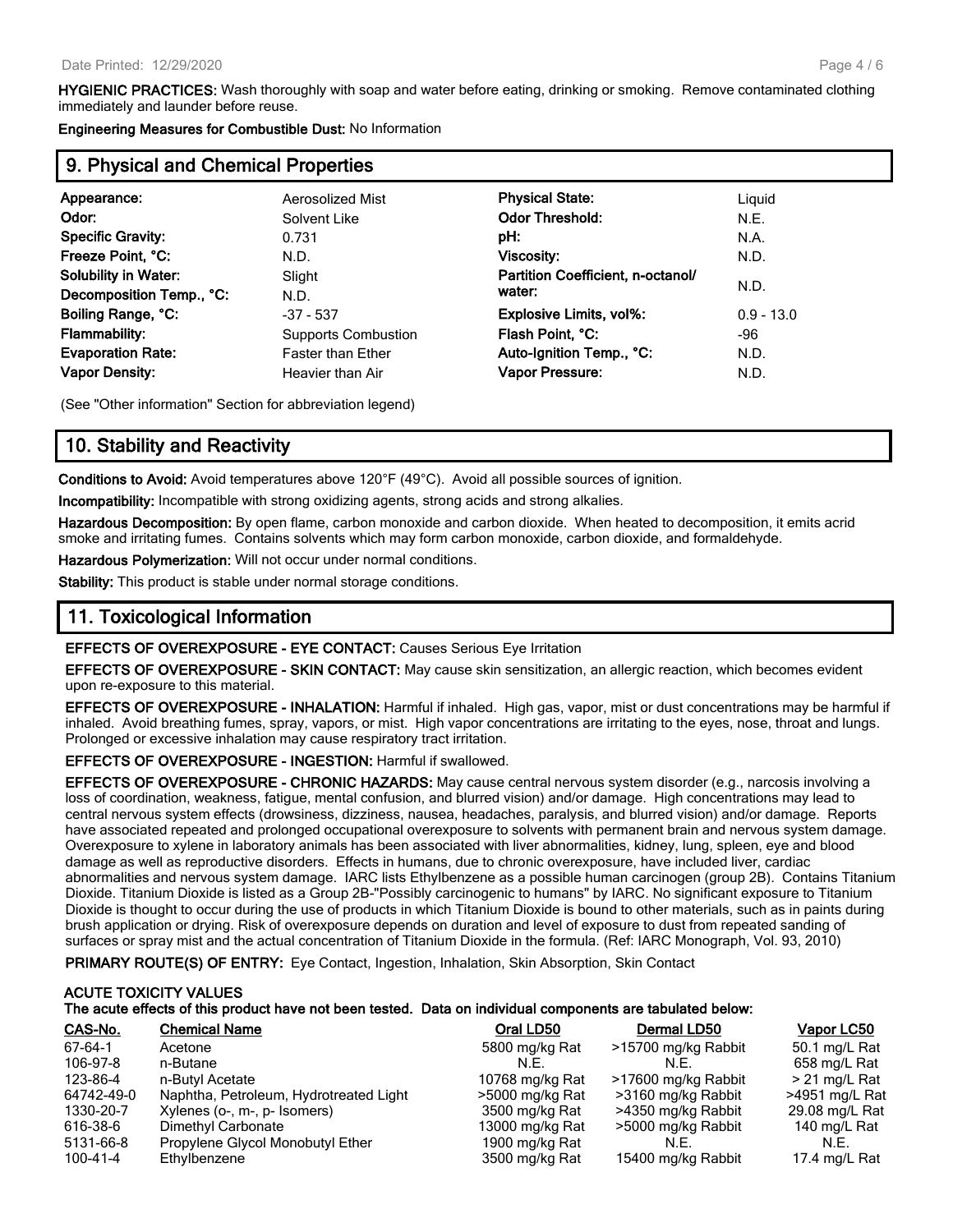| 13463-67-7    | Titanium Dioxide                                     | >10000 mg/kg Rat | 2500 mg/kg          | N.E.            |
|---------------|------------------------------------------------------|------------------|---------------------|-----------------|
| 41556-26-7    | bis(1,2,2,6,6-Pentamethyl-4-Piperidinyl)<br>Sebacate | 2615 mg/kg Rat   | N.E.                | N.E             |
| $64 - 17 - 5$ | Ethanol                                              | 7060 mg/kg Rat   | 15,800 mg/kg Rabbit | 30,000 mg/L Rat |

N.E. - Not Established

### **12. Ecological Information**

**ECOLOGICAL INFORMATION:** Product is a mixture of listed components.

#### **13. Disposal Information**

**DISPOSAL INFORMATION:** Do not incinerate closed containers. This product as supplied is a USEPA defined ignitable hazardous waste. Dispose of unusable product as a hazardous waste (D001) in accordance with local, state, and federal regulation.

#### **14. Transport Information**

| <b>UN Number:</b>            | Domestic (USDOT)<br>N.A.                       | <b>International (IMDG)</b><br>1950 | Air (IATA)<br>1950  | <b>TDG (Canada)</b><br>N.A. |
|------------------------------|------------------------------------------------|-------------------------------------|---------------------|-----------------------------|
| <b>Proper Shipping Name:</b> | Paint and Related Spray<br>Products in Ltd Qty | Aerosols                            | Aerosols, flammable | Aerosols                    |
| <b>Hazard Class:</b>         | N.A.                                           | 2                                   | 2.1                 | N.A.                        |
| <b>Packing Group:</b>        | N.A.                                           | N.A.                                | N.A.                | N.A.                        |
| <b>Limited Quantity:</b>     | Yes                                            | Yes                                 | Yes                 | Yes                         |

#### **15. Regulatory Information**

#### **U.S. Federal Regulations:**

#### **CERCLA - SARA Hazard Category**

This product has been reviewed according to the EPA 'Hazard Categories' promulgated under Sections 311 and 312 of the Superfund Amendment and Reauthorization Act of 1986 (SARA Title III) and is considered, under applicable definitions, to meet the following categories:

Gas under pressure, Carcinogenicity, Serious eye damage or eye irritation, Specific target organ toxicity (single or repeated exposure)

#### **SARA Section 313**

This product contains the following substances subject to the reporting requirements of Section 313 of Title III of the Superfund Amendment and Reauthorization Act of 1986 and 40 CFR part 372:

| <b>Chemical Name</b>         | CAS-No.   |  |  |
|------------------------------|-----------|--|--|
| Xylenes (o-, m-, p- Isomers) | 1330-20-7 |  |  |
| Ethylbenzene                 | 100-41-4  |  |  |

#### **Toxic Substances Control Act**

This product contains the following chemical substances subject to the reporting requirements of TSCA 12(b) if exported from the United States:

No TSCA 12(b) components exist in this product.

# **U.S. State Regulations:**

#### **California Proposition 65**

WARNING: **WARNING:** Cancer and Reproductive Harm - www.P65Warnings.ca.gov.